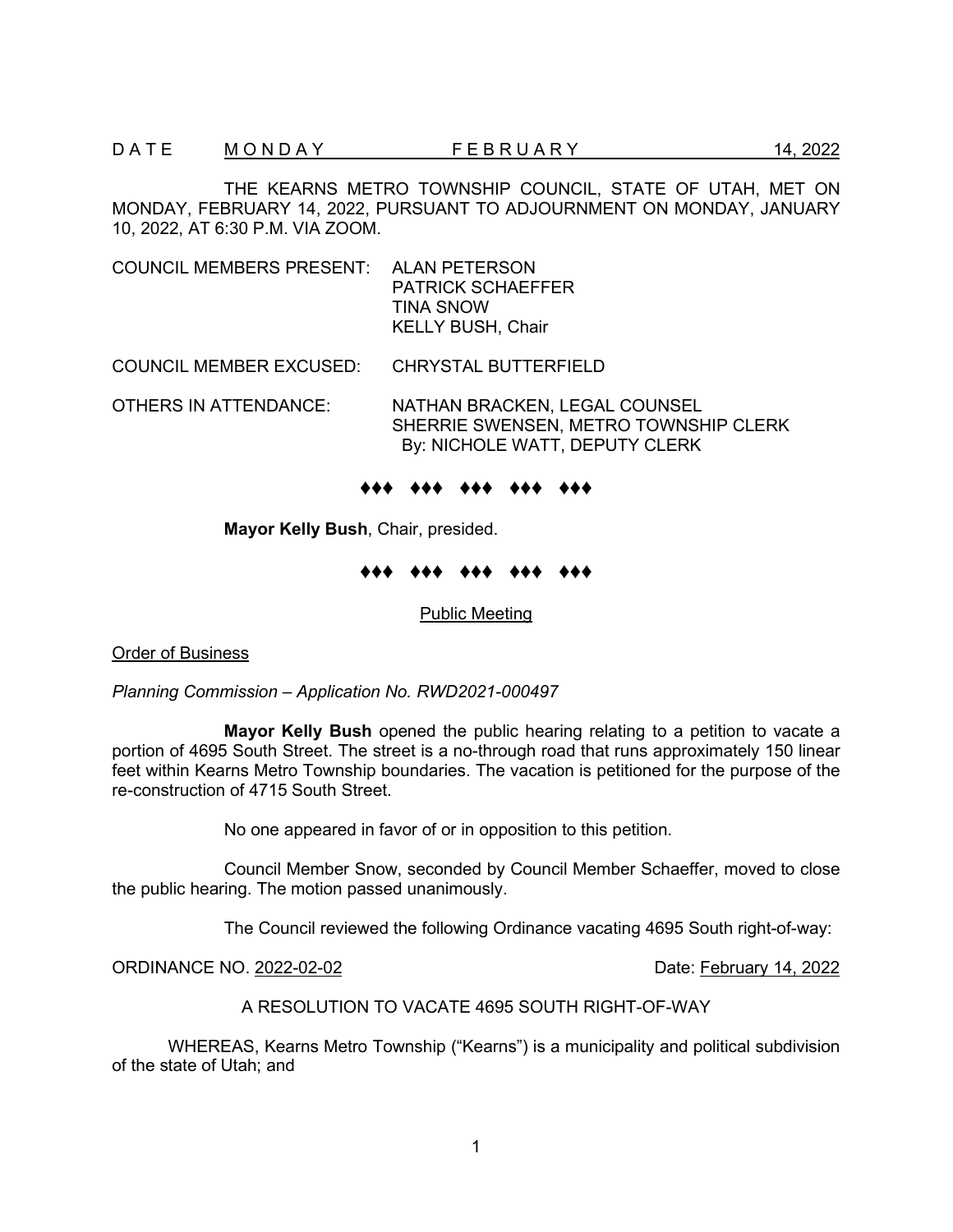WHEREAS, Kearns Metro Township Council ("Council') is authorized to resolve to vacate a public right-of-way under Utah Code Ann. § 10-9a-609.5; and

WHEREAS, pursuant to Utah Code Utah Code Ann. § 10-9a-609.5(7), Kearns filed the attached petition to vacate the 4695 South Right -of-Way, which is a no-through road, to facilitate and allow for the re-construction of 4715 South; and

WHEREAS, on February 14, 2022, the Council held a Public Hearing on the petition to vacate (as legally described in this Resolution) and heard evidence and testimony from all interested persons; and

WHEREAS, as required by Utah Code Ann. § 10-9a-208, a Notice of Public Hearing was published on the Kearns Website and Utah Public Notice Website 10 days before the Public Hearing; and

WHEREAS, as required by Utah Code Ann. § 10-9a-208, Notice of the date, time and place of the Public Hearing was mailed to each affected entity 10 days before the Public Hearing; and

WHEREAS, the Council determines that good cause exists to vacate 4695 South Street;

NOW, THEREFORE, BE IT RESOLVED by Kearns Metro Township Council:

1. The Street Vacation, being a part of the 4695 South Street located in the Northeast Quarter of Section 7 and the Southeast Quarter of Section 6, Township 2 South, Range 1 West, Salt Lake Base and Meridian, has legal description as follows:

> Beginning at the intersection of the southerly right of way line of said 4695 South Street with the easterly right of way Line of 4130 West Street (Midway Drive) described in the Valley Cove P.U.D. recorded August 20, 1999 as Entry No. 7447891 in Book 99-8P of Plats, at Page 232 in the Office of the Salt Lake County Recorder, which point is 1795.15 feet S. 89°37'29" E. along the section line and 10.05 feet North from the North Quarter Corner of said Section 7, at a point of nontangency with a 50.00-lool radius curve to the left, concave westerly (Radius point bears N. 37°35'35" W.); thence Northerly 53.58 feet along the arc of said curve and easterly right of way line, through a central angle of 61°23'42" (Chord bears N. 21°42'34" E. 51.05 feet) to the northerly right of way line of said 4700 South Frontage Road; thence S. 81°41'34" E. 275.24 feet along said northerly right of way line, to the southwesterly boundary line of the Utah and Salt Lake Canal as shown on said Valley Cove P.U.D.; thence S. 53°28'28" E. 89.77 feet along said southwesterly boundary line and a southeasterly extension thereof, to a point of non-tangency with a 948.38 - foot radius curve to the right, concave northerly (Radius point bears N. 14°43'45" W.); thence Westerly 122.86 feet along the arc of said curve, through a central angle 07°25'20" (Chord bears S. 78°58'55" W. 122.77 feet) to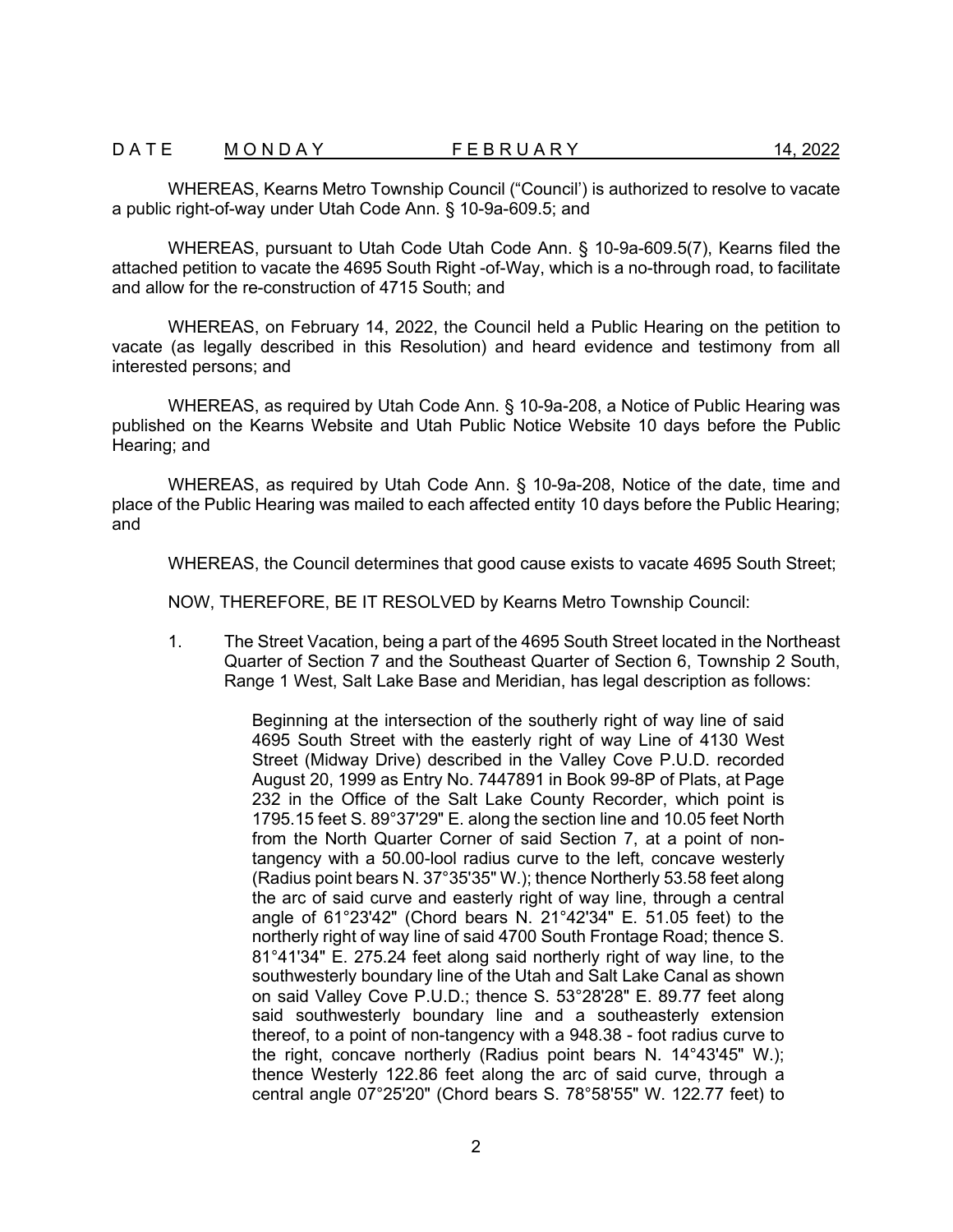### D A T E M O N D A Y T A R F E B R U A R Y 14, 2022

the southerly boundary line of an entire tract of land described in that Quitclaim Deed recorded March 25, 2010 as Entry No. 10921409 in Book 9813, at Page 274 in the Office of said Recorder, being a point of non-tangency with a 17.00 - foot radius curve to the left, concave westerly (Radius point bears N. 09°05'04" W.); thence Northerly 48.42 feet along the arc of said curve and easterly boundary line of said entire tract, through a central angle of 163°12'20" (Chord bears N. 00°41'14" W. 33.64 feet), to said southerly right of way line of 4700 South Frontage Road; thence; N. 81°38'53" W. 245.05 feet, along said southerly right of way line to the Point of Beginning.

- 2. The Council determines that good cause exists to vacate 4695 South Street. The Council determines that vacation of 4695 South Steet conforms with Kearns' General Plan and retention of 4695 South Street is not necessary or beneficial for present or future public use. By approving this ordinance, the Council vacates and closes as a public street 4695 South Street.
- 3. If necessary to effectuate this vacation, the Mayor is authorized to: (A) execute a Quitclaim Deed prepared and approved by the City Attorney to convey title of the vacated street to the underlying property owner(s); (B) to record this Resolution and the Quitclaim Deed with the Salt Lake County Recorder's Office; and (C) to take all other action necessary and appropriate to properly effect the vacation of a portion of 4695 South Street under the laws of the State of Utah and the Salt Lake County Clerk is authorized to attest to the Mayor signature.
- 4. Kearns officials are directed to take all other action necessary or appropriate to carry out this Resolution.
- 5. If any part of this Resolution is held invalid or unenforceable, the invalidity or unenforceability of that part does not affect the remainder of this Resolution.
- 6. All acts, orders, and resolutions in conflict with this Resolution are repealed.
- 7. This Resolution becomes effective immediately upon its adoption.

APPROVED AND ADOPTED this 14<sup>th</sup> day of February, 2022.

# KEARNS METRO TOWNSHIP COUNCIL

By: /s/ KELLY F. BUSH Mayor

ATTEST

/s/ SHERRIE SWENSEN Clerk/Recorder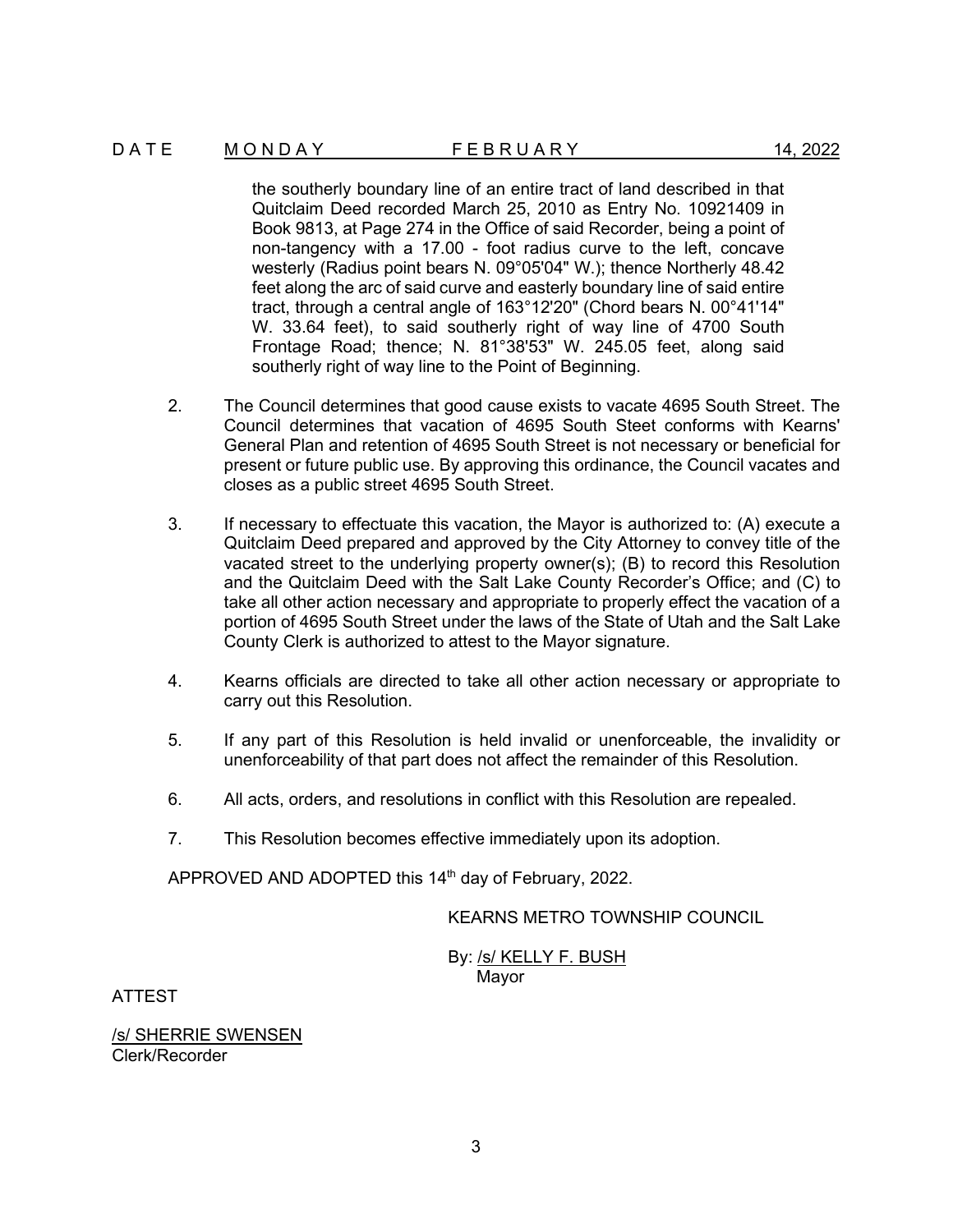Council Member Snow, seconded by Council Member Peterson, moved to approve Application No. RWD2021-000497 and Ordinance No. 2022-02-02. The motion passed unanimously.

− − − − − − − − − − − − − −

### *Planning Commission - Application No. OAM2022-000521*

**Mayor Bush** stated this is a proposed amendment to Kearns Water Efficient Landscape Design and Development Standards. The proposed amendment replaces the water efficiency standards with the Jordan Valley Water Conservation District water efficiency standards, establishes minimum plant quantity standards for residential and non-residential uses, and amends the buffering standards for non-residential uses when located next to residential uses.

**Melissa Anderson**, Planner, Municipal Services District (MSD), stated the amendments address the water efficiency standards as well as the Outdoor Landscape Materials Section to establish a minimum plant quantity for trees and shrubs. There is also an amendment to the buffering standards for those nonresidential uses that abut residential uses. The Kearns Metro Township Planning Commission recommended approval of this amendment with some technical changes to the adopting language.

**Nathan Bracken** asked his office is working on updating the Kearns Metro Council codes to more closely follow what Kearns would like. The current code was inherited from Salt Lake County. This section needed to be adopted now because the Kearns Improvement District is in the middle of negotiations with the Jordan Valley Water Conservancy District and in order to get the best possible rate this update is needed.

**Mayor Bush** requested that the recodification of the Kearns code be done by September. She asked if this was possible.

**Mr. Bracken** stated his office just hired a new person to work on the non-MSD portion of the code. Another person is working on the MSD portion of the code. September is a totally realistic time frame to have these done.

**Greg Anderson**, Kearns Improvement District, stated this will help the Kearns Improvement District in its negotiations with the Jordan Valley Water Conservancy District. Without this change it would have double the water rates for Kearns residents.

The Council reviewed the following Ordinance considering new water efficiency standards:

ORDINANCE NO. 2022-02-03 Date: February 14, 2022

AN ORDINANCE OF THE KEARNS METRO TOWNSHIP COUNCIL ADOPTING NEW WATER EFFICIENCY STANDARDS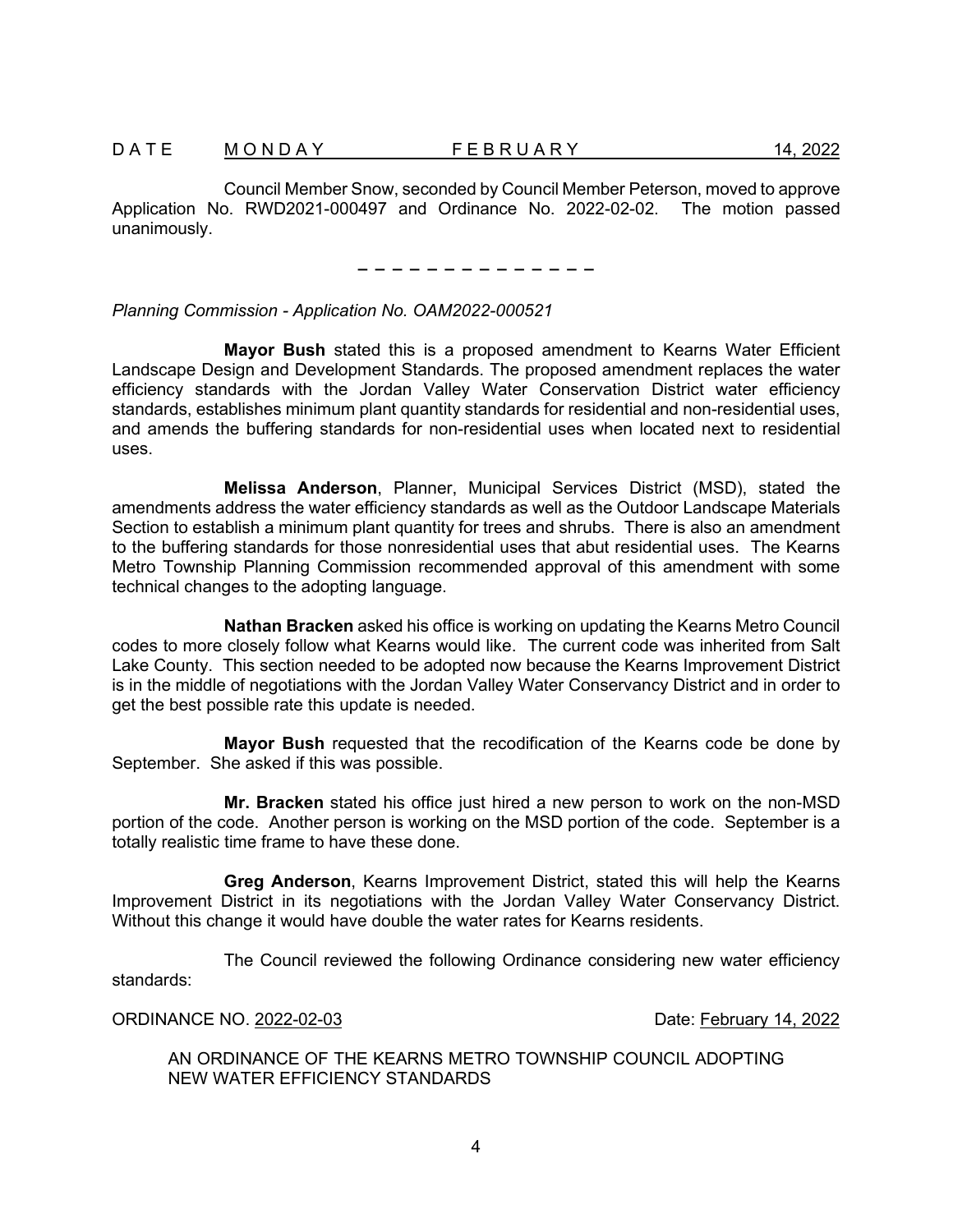WHEREAS, Utah Code § 10-9a-102 grants the Metro Township Council of the Kearns Metro Township ("Council"') authority to enact ordinances that it considers necessary or appropriate for the use and development of land in the Kearns Metro Township ("Kearns"), including Kearns' aesthetics; and

WHEREAS, Utah Code §10-2a-414(3) provides that a Salt Lake County ordinance in effect in 2017 when Kearns incorporated shall remain in effect as a Kearns ordinance "until the metro township council amends or repeals the ordinance;" and

WHEREAS, the Jordan Valley Water Conservancy District, which includes Kearns in its service area, has adopted and recommended updated Water Efficiency Standards ("Standards") with the goal of reducing overall per capita water use in its service area; and

WHEREAS, water is a limited resource and the recommended Standards will result in the conservation of water and help keep water rates reasonable for Kearns residents; and

WHEREAS, the Council held a public hearing and reviewed the recommended Standards as proposed for adoption in Exhibit A; and

WHEREAS, the proposed amendment to Kearns Code Section 19.77 replaces the prior water efficiency standards with the Jordan Valley Water Conservation District water efficiency Standards, establishes minimum plant quantity standards for residential and non-residential uses, and amends the buffering standards for non-residential uses when located next to residential uses; and

WHEREAS, the Council finds that the Standards will enhance the public health, safety and welfare, and will promote the goals of the General Plan.

NOW, THEREFORE, BE IT RESOLVED AND ORDAINED BY THE KEARNS METRO TOWNSHIP COUNCIL:

SECTION 1. Adoption and Repeal. The Council hereby repeals Chapter 19.77 of the Kearns Metro Code and hereby adopts and replaces Chapter 19.77 of the Kearns Metro Code in its entirety with the revised City Code sections of Chapter 19.77, attached hereto as Exhibit A.

SECTION 2. Severability. If any section, part or provision of this Ordinance is held invalid or unenforceable, such invalidity or unenforceability shall not affect any other portion of this Ordinance and all sections, parts, provisions and words of this Ordinance shall be severable.

SECTION 3. Effective Date. This Ordinance shall become effective immediately upon publication and posting as required by law.

### KEARNS METRO TOWNSHIP COUNCIL

#### By: /s/ KELLY F. BUSH Mayor

ATTEST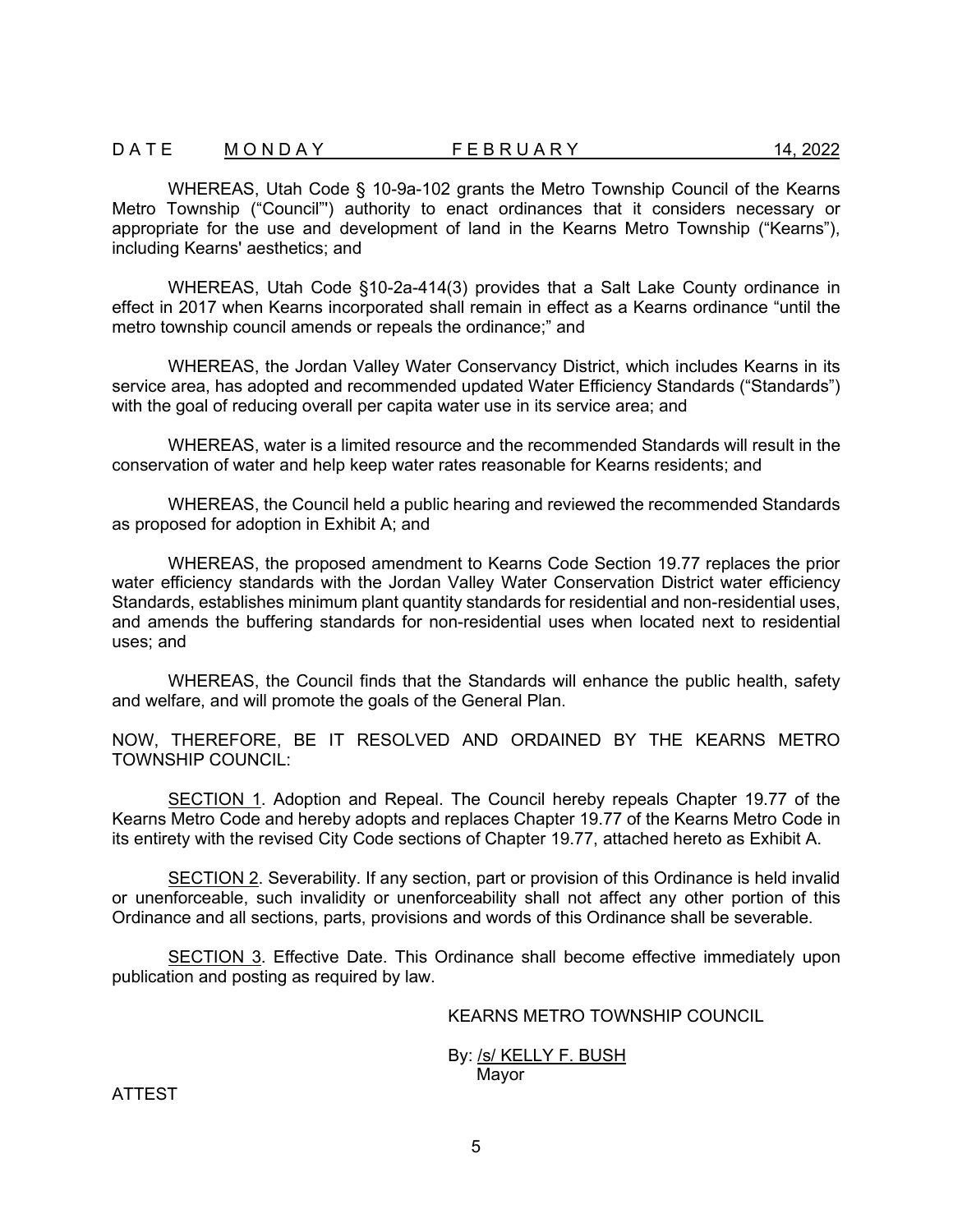/s/ SHERRIE SWENSEN Clerk/Recorder

Council Member Snow, seconded by Council Member Peterson, moved to approve Application No. OAM2022-000521 and Ordinance No. 2202-02-03. The motion passed unanimously.

− − − − − − − − − − − − − −

*Planning Commission – Application No. PAM2022-000512*

**Mayor Bush** stated Liberty Homes is requesting approval of the Montebello at Liberty Village Amended Subdivision plat which amends 20 building pad sites to account for a larger building footprint for the Type A unit. This subdivision consists of 5.725 acres and is located at 4678 West 6200 South.

**Brian Tucker**, Planner, Municipal Services District (MSD), stated Liberty Homes had an 87-unit townhome project approved in 2019. The subdivision plat includes 20 Type A townhouse footprints. Currently, three Type A townhouses are built. However, these townhouses were built 2 feet deeper than the plat allowed. For all Type A townhouses to be the same, Liberty Home is requesting an adjustment to the plat. This adjustment would reduce the amount of open space from 40.02 percent to 39.69 percent for a total of 840 square feet. Liberty Homes is also requesting an amendment to fix a mirroring issue within the townhomes. Kearns Metro Township Planning Commission recommended approval of the amended subdivision plat with the condition that the applicant continue to work with staff and the outside reviewing agencies to fix some details within the plat that were identified by the surveyor and other agencies.

Council Member Snow, seconded by Council Member Peterson, moved to approve Application No. PAM2022-000512. The motion passed unanimously.

#### ♦♦♦ ♦♦♦ ♦♦♦ ♦♦♦ ♦♦♦

Legal Updates/Information

*Ordinance Amending Chapter 2.04 Chair and Vice Chair Term Limits*

**Mayor Bush** stated this ordinance changes the length of term for the Mayor and Deputy Mayor to the full term for which they are elected.

**Nathan Bracken,** Legal Counsel, Kearns Metro Township, stated the way the current ordinance is written is that each year the Council needs to elect the mayor. The proposed ordinance changes the length of the term to match the term as a member of the Council. This is the same for the Deputy Mayor/Vice Chair. If the Mayor is re-elected than the Council would need to be voted on.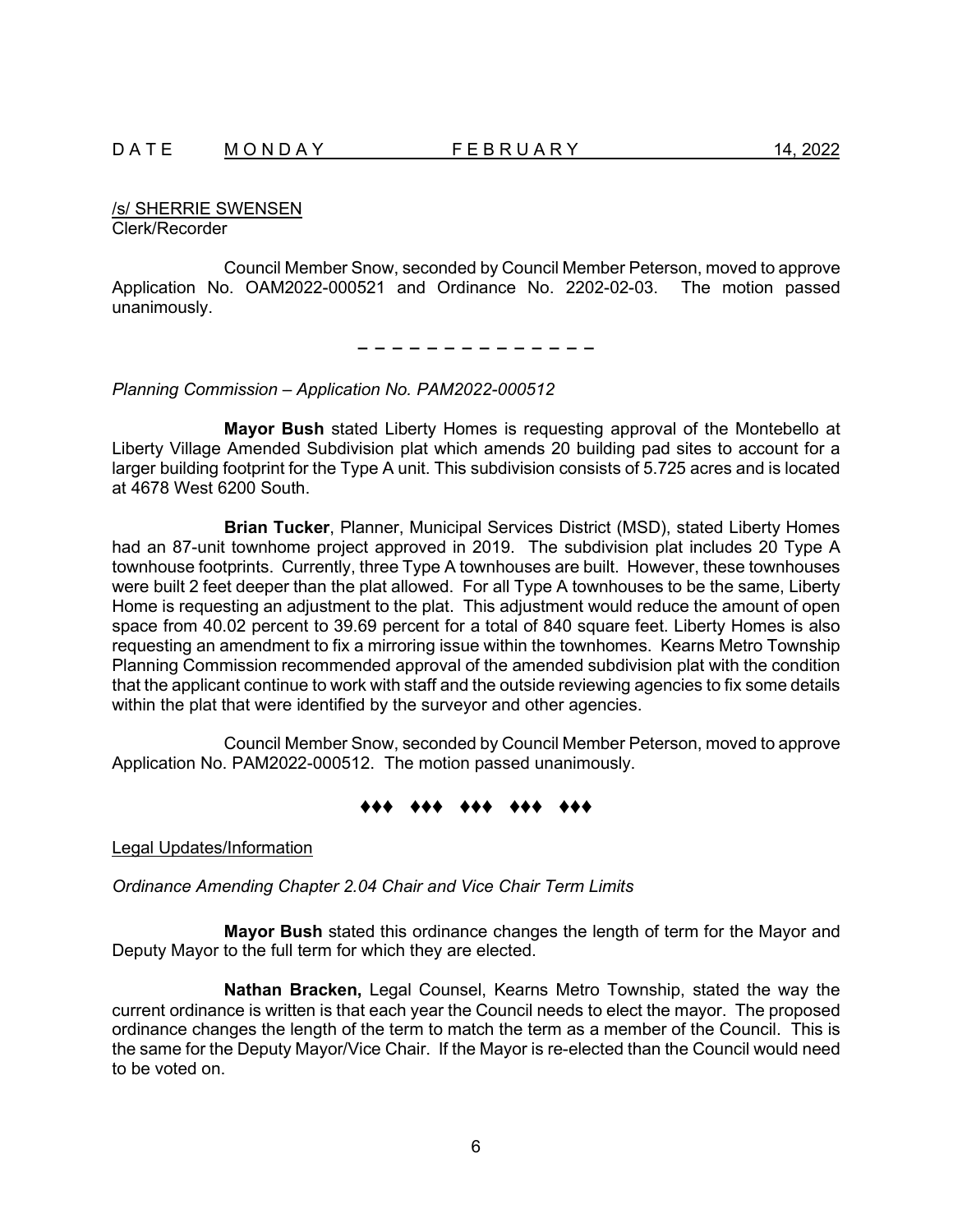Council Member Snow, seconded by Council Member Schaeffer, moved to approve the following ordinance:

# ORDINANCE NO 2022-02-01 **February 14, 2022**

AN ORDINANCE OF THE KEARNS METRO TOWNSHIP COUNCIL AMENDING CHAPTER 2.04 OF THE KEARNS METRO TOWNSHIP CODE REGULATING ELECTION OF MAYOR AND VICE-CHAIR AND LENGTH OF TERMS

#### RECITALS

WHEREAS, Chapter 2.04 of the Kearns Metro Township Code (the "Code") governs the conduct of the Kearns Metro Township Council (the "Council").

WHEREAS, §2.04.060 requires the Council to elect, at its first meeting of the calendar year, one Council member to serve as mayor and chair of the Council and another Council member to serve as vice-chair

WHEREAS, the mayor's and vice-chair's terms of office on the Council expire at the end of each calendar year automatically.

WHEREAS, the Council desires to alter the mayor's and vice-chair's one-year terms of Council service to continue for the full term of which the mayor and councilmember is elected and until a successor is elected by the voters and has qualified.

WHEREAS, the Council desires, in the interests of good governance and efficiencies, to update the Code to extend the mayor's and vice-chair's service on the Council.

NOW, THEREFORE BE IT RESOLVED BY THE KEARNS METRO TOWNSHIP COUNCIL AS FOLLOWS:

1. Section 2.04.060 is amended to read: 2.04.060 Election Of Mayor And Vice-Chair-Appointment Of Staff-Administrative Matters

- A. [At its first meeting of each year, the] The Council shall elect one Council member to serve as Mayor of the Metro Township and to chair the Council and another Council member to serve as vice-chair. The terms of the Mayor and vice-chair shall begin on [their-election] the date their oath of office is administered pursuant to Utah Code 10-3-828 and shall continue for the length of their elected terms, [until: (1) the first Council meeting of each year when the Council elects the Mayor and vice chair as provided in this section, or (2)] or until the Mayor or vice chair leaves If the Mayor or vice-chair is unable to complete their term for any reason, the Council shall elect another Council member to serve out the remainder of the Mayor's or vice chair's unexpired term.
- B. The Council may make such staff appointments as are necessary for the proper conduct of its business.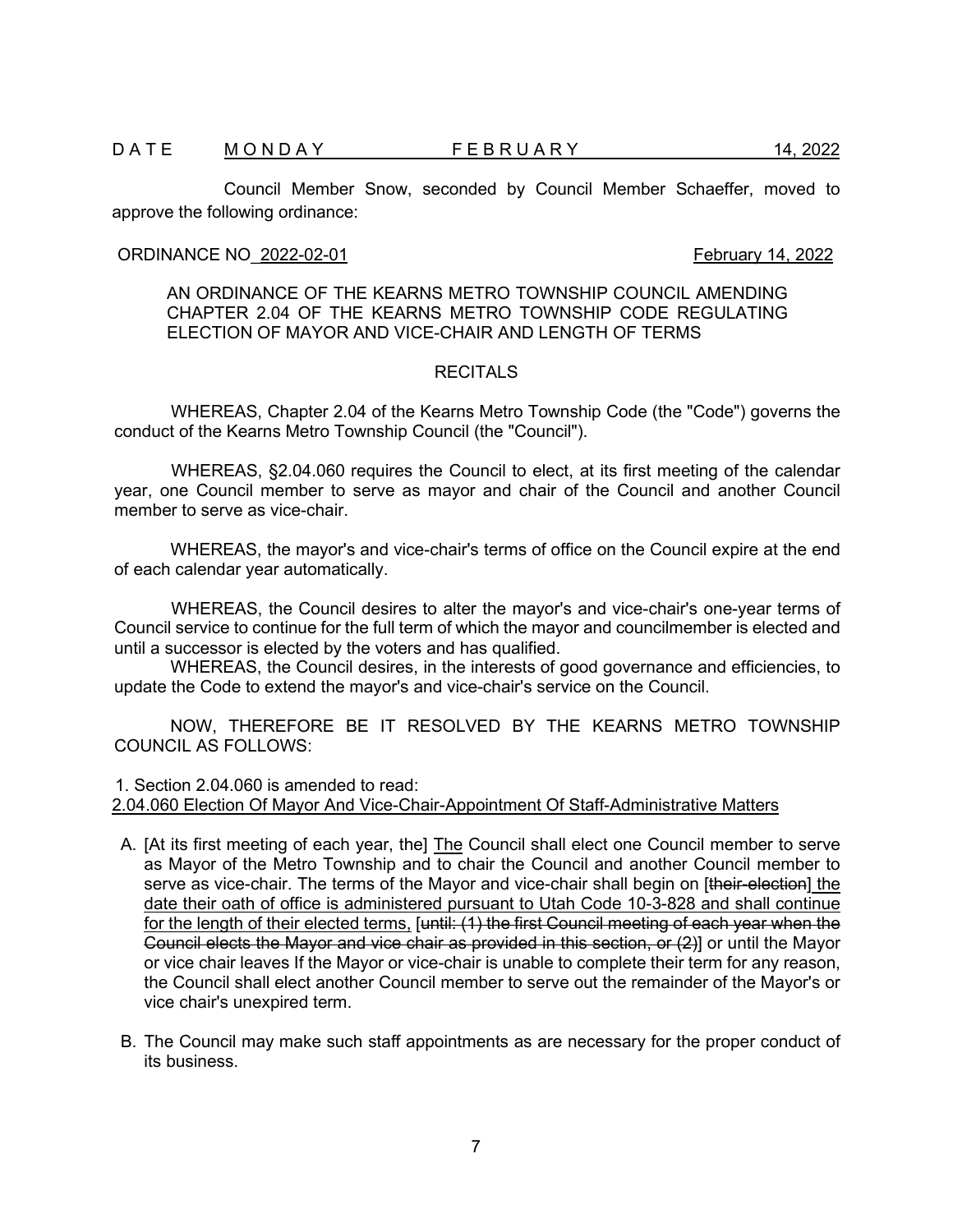### D A T E M O N D A Y T F E B R U A R Y A T 14, 2022

- C. The Council may, from time to time, determine a method or order for the selection of a Council member to act as a temporary Mayor in the absence of the Mayor and Vice chair; and take such action as may be reasonable and necessary for the conduct of Council activities and the fulfilling of Council functions and responsibilities.
- D. The Mayor, vice-chair or temporary Mayor, as [the case may be] applicable, shall [be responsible for the] conduct [of all meetings] each Council meeting, [preparation of] prepare the agenda for [all meetings] each Council meeting, and [meeting] address the needs of the Council between meetings, including the providing of assistance and the gathering of information for the Council and the performance of duties assigned by the Council or by ordinance, the plan, or by law.
- E. In case of the chair and vice-chair's absence or inability to act, the members present [must, by an order entered in their minutes], shall select one of the members to act as Mayor temporarily, by order entered into their minutes.

[F. Any member of the Council may administer oaths to any person when necessary in the performance of official duties.]

APPROVED and ADOPTED this  $14<sup>th</sup>$  day of February, 2022.

KEARNS METRO TOWNSHIP COUNCIL

By: <u>/s/s KELLY BUSH</u> Mayor

ATTEST By /s/ SHERRIE SWENSEN Clerk/Recorder

The motion passed unanimously.

# − − − − − − − − − − − − − −

*Policy Restricting the use of Semi-Trucks and Commercial Vehicles in Residential Areas Adjacent to Camp Kearns*

**Nathan Bracken**, Legal Counsel, Kearns Metro Township, stated the Council has authority under the current code to designate areas that are off limits to commercial vehicles. There is an issue with residential areas around the Camp Kearns warehouse district, in which large trucks are traveling through very small and crowded residential streets to access Camp Kearns. This resolution would close these streets to commercial vehicles. The restricted area is as small as it can possibly be. There are some exceptions such as emergencies or prior approval from the Mayor. The resolution would go into effect on March 1, 2022, and it authorizes his staff to take whatever steps needed to educate the business owners in the area.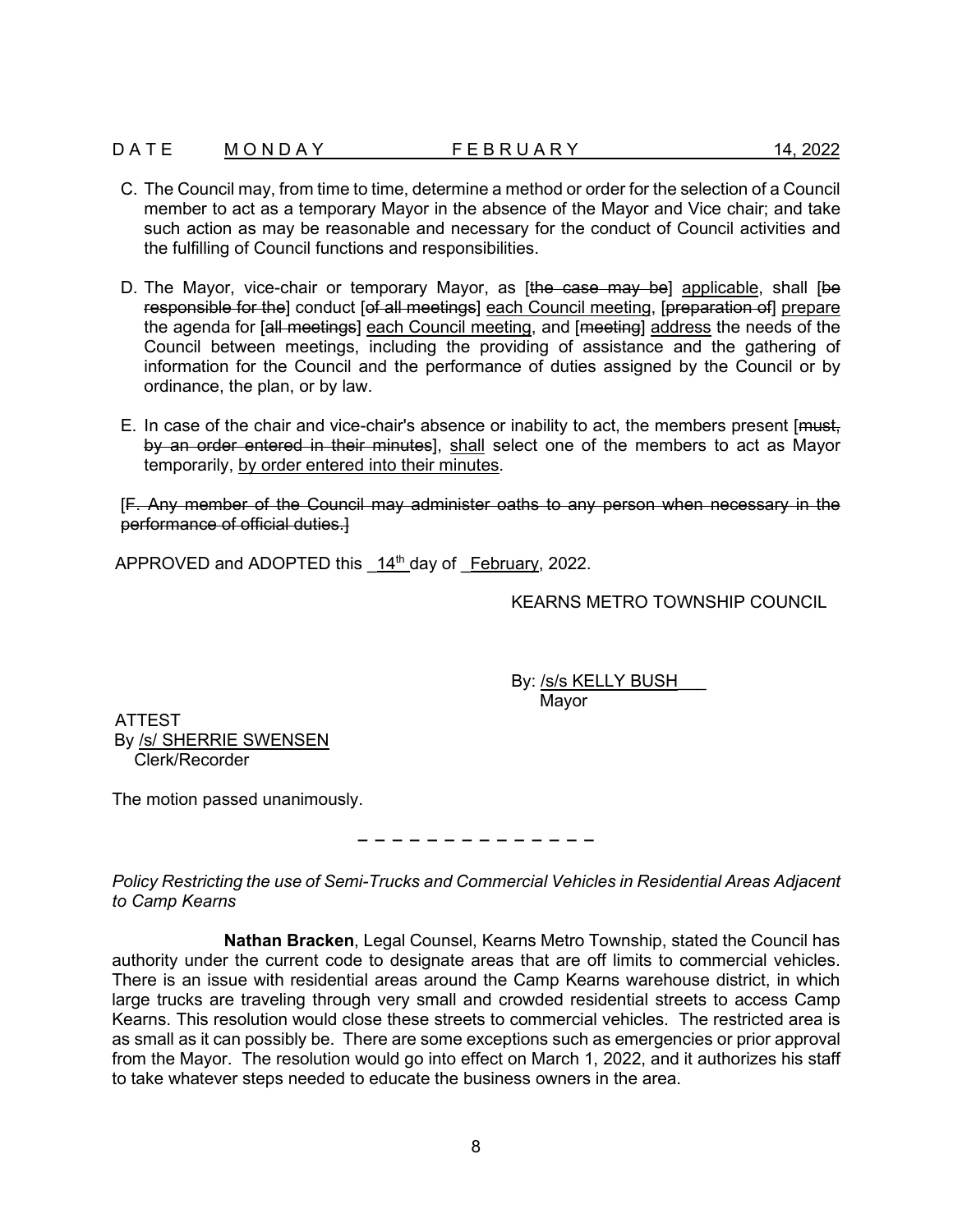A motion was made by Council Member Schaeffer, second by Council Member Snow, to approve the following resolution:

# RESOLUTION NO. 2022-02-01 **Date:** February 14, 2022

A RESOLUTION OF THE KEARNS METRO TOWNSHIP COUNCIL PROHIBITING THE OPERATION OF COMMERCIAL VEHICLES WITHIN THE RESIDENTIAL AREA LOCATED EAST AND SOUTHEAST OF THE CAMP KEARNS WAREHOUSE DISTRICT

### **RECITALS**

WHEREAS, the Kearns Metro Township ("Kearns") has received several public complaints regarding commercial vehicles from the Camp Kearns Warehouse District ("Camp Kearns") using two alternate routes within surrounding residential neighborhoods (the "Residential Area") to access Camp Kearns;

WHEREAS, the Residential Area is located east and southeast of Camp Kearns (*see* map images showing the location of Camp Kearns and the Residential Area, attached to this Resolution as Exhibit A);

WHEREAS, on January 28, 2022, a commercial vehicle drove through the Residential Area and tore out a street sign;

WHEREAS, Kearns Municipal Code ("Kearns Code") § 11.08.220 makes it "unlawful for any person to drive into, alter, deface, injure, move, knock down, demolish, remove, or interfere with any traffic sign";

WHEREAS, other Kearns Code violations committed by commercial vehicles driving through the Residential Area include: (a) commercial vehicles speeding through the Residential Area to access Camp Kearns, (b) commercial vehicles losing their loads in the Residential Area, and (c) commercial vehicles not raising their end gear, which grinds into the road and damages public property;

WHEREAS, violations of the Kearns Code are subject to both criminal and civil liability (*see* Kearns Code §§ 11.44.010, 12.2.430, and 12.2.450);

WHEREAS, Kearns Code § 11.08.160 ("Restrictions Upon Use of Highways") authorizes the Kearns "director of the highway division or his authorized agent" to "prohibit the operation of trucks or other commercial vehicles, or impose limitations as to the weight thereof, on designated highways";

WHEREAS, Kearns Code § 11.08.160 requires that any "prohibitions and limitations" as to the use of designated highways by commercial vehicles "shall be designated by appropriate signs or markings":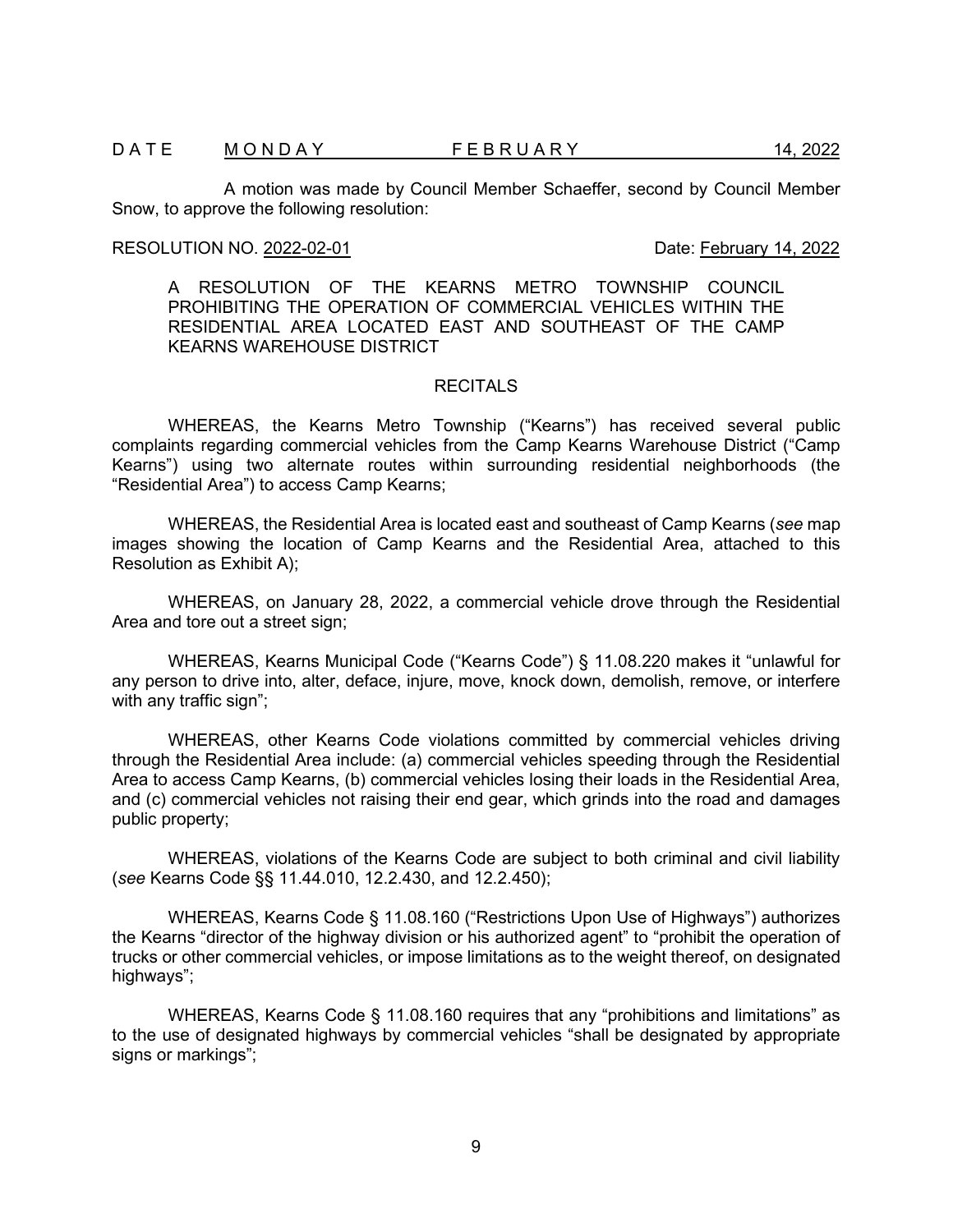WHEREAS, the Kearns Code defines the term "commercial vehicle" to mean "a vehicle in excess of three-quarter-ton capacity of whatever make or type designed for or adapted to commercial or agricultural purposes, regardless of the use to which such vehicle is put at any particular time, provided such vehicle is of a type, kind or adaptation commonly known as a commercial or agricultural vehicle";

WHEREAS, the Kearns Code defines the term "street or highway" to include the streets of residential areas (*see* Kearns Municipal Code § 11.04.010: "'Street or highway' means the entire width between the boundary lines of every way publicly maintained when any part thereof is open to the use of the public for purposes of vehicular travel.");

WHEREAS, the Kearns Council ("Council") is concerned for the safety and protection of residents and property within the Residential Area; and

WHEREAS, pursuant to Kearns Code § 11.08.160, the Council desires to adopt a resolution prohibiting the operation of commercial vehicles within the Residential Area (the "Resolution").

NOW, THEREFORE BE IT RESOLVED by the Council as follows:

Section 1: PROHIBITION OF THE OPERATION OF COMMERCIAL VEHICLES WITHIN THE RESIDENTIAL AREA LOCATED EAST AND SOUTHEAST OF CAMP KEARNS. It shall be unlawful for any commercial vehicle, as those terms are defined in Kearns Code § 11.20.060, to operate within or otherwise use the streets of the Residential Area located east and southeast of Camp Kearns (*to wit*, 5075 West, Lacoy Drive, Chris Kay Drive, 5015 West, Kami Way, Kathan Way, Shiloh Run Drive, 4850 South access point to Camp Kearns, 5020 West, 4985 South access point to Camp Kearns, 4950 West, 5130 West, and 5195 South), except in emergencies or other limited situations where the Kearns Metro Township Council has previously authorized the use of such streets by commercial vehicles because Camp Kearns Road or Cable Ridge Road are closed to pass-through traffic. (*See* attached Exhibit A for the location Camp Kearns Road and Cable Ridge Road.) Any violation of this Resolution shall be subject to both criminal and civil penalties pursuant to Kearns Code §§ 11.44.010, 12.2.430, and 12.2.450.

Section 2: IMPLEMENTATION. Kearns staff and contractors are instructed to take any actions needed to enforce and implement this resolution, including but not limited to erecting signs prohibiting the use of commercial vehicles within the Residential Area and educating property owners in Camp Kearns regarding this resolution.

Section 3: EFFECTIVE DATE. This Resolution shall take effect on March 1, 2022 and, pursuant to Kearns Code § 11.08.160, upon the installation of street signs warning commercial vehicle drivers not to enter the Residential Area.

#### [execution page follows]

APPROVED AND ADOPTED by the Kearns Metro Township Council, on this 14th day of February, 2022.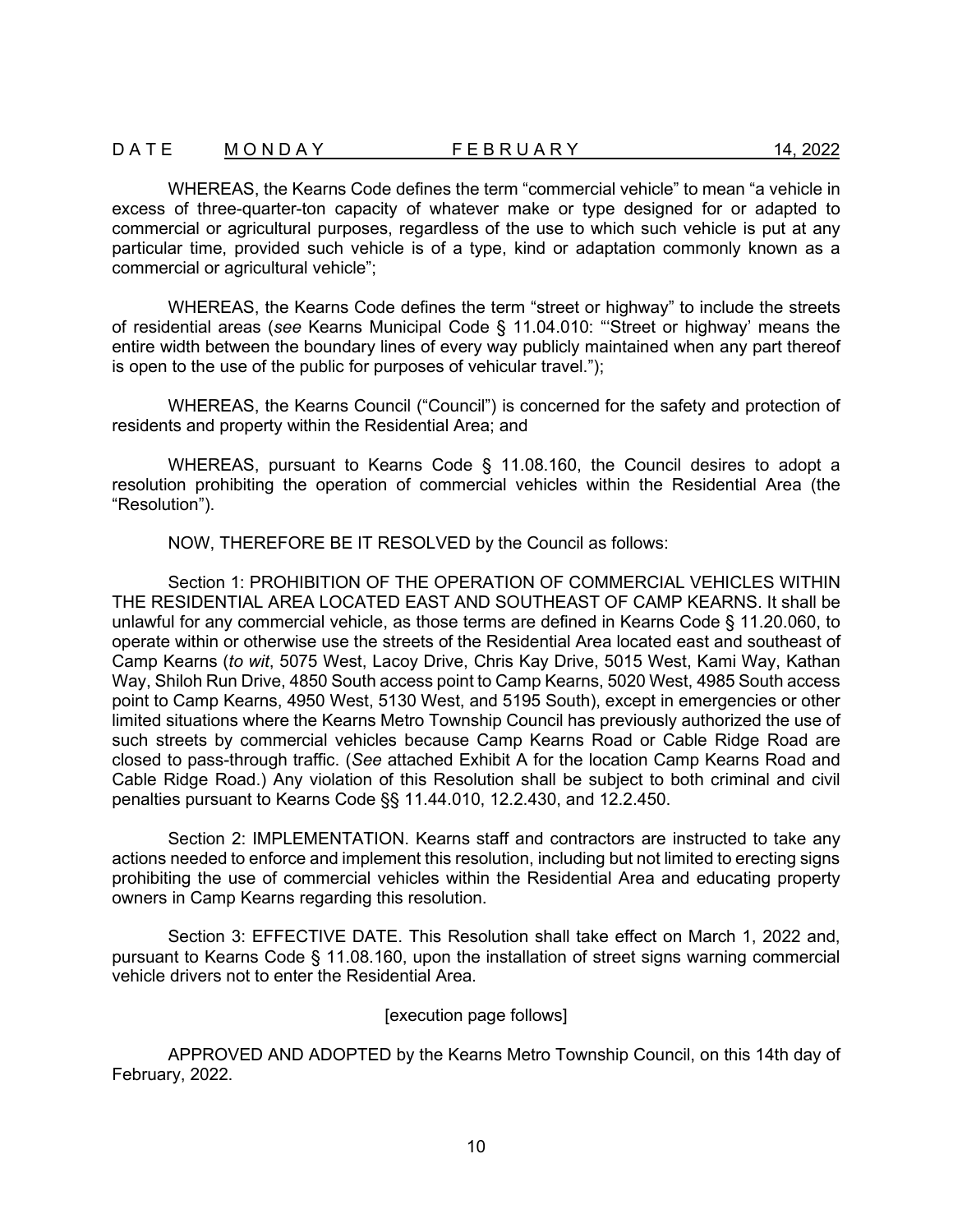### KEARNS METRO TOWNSHIP COUNCIL

By: <u>/s/s KELLY BUSH</u> Mayor

ATTEST By /s/ SHERRIE SWENSEN Clerk/Recorder

The motion passed unanimously

− − − − − − − − − − − − − −

*Resolution 2022-02-02 Appointing Councilman Peterson to UPD/SLVSA Board* 

**Mayor Kelly Bush** stated the Council made this board appointment during its January 10, 2022, meeting.

Council Member Snow, seconded by Council Member Schaeffer, moved to approve the following resolution:

#### RESOLUTION NO.: 2022-02-02 DATE: February 14, 2022

A RESOLUTION TO APPOINT KEARNS METRO TOWNSHIP REPRESENTATIVE TO UNIFIED POLICE DEPARTMENT OF GREATER SALT LAKE BOARD OF DIRECTORS

WHEREAS, the Kearns Metro Township is a municipality pursuant to Utah Code annotated ("UCA") §§ 10-2a-401 *et seq.*

WHEREAS, the Kearns Metro Township Council (the "Council") is the municipal legislative body for Kearns City pursuant to UCA § 10-3b-501.

WHEREAS, Section 2.04.190 A., Board Appointment Duties and Responsibilities, of the Kearns Metro Township Code states that "all board appointments or re-appointments of Council members shall be made annually with the consent of a majority of the Council."

WHEREAS, Kearns Metro Township is a board member of the Unified Police Department of Greater Salt Lake ("UPD");

WHEREAS, the Council voted unanimously to reappoint Council member Al Peterson to the UPD Board of Directors on January 10, 2022, for a four-year term; and

WHEREAS, the Council desires to adopt the resolution.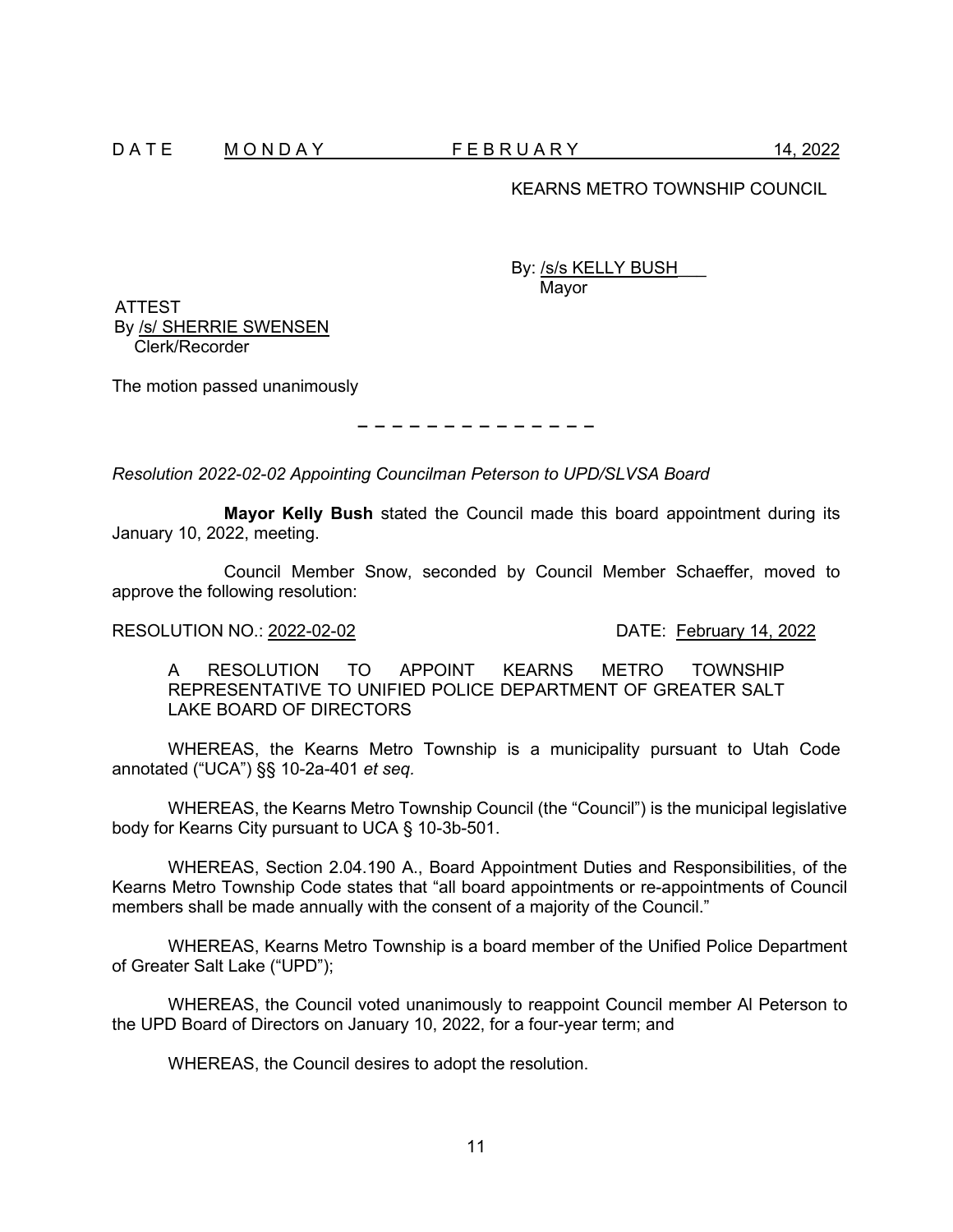NOW, THEREFORE BE IT RESOLVED by the Kearns Metro Township Council, Utah, as follows:

Section 1. MEMBER APPOINTED. Council member Al Peterson is hereby appointed to serve as the Kearns Metro Township representative to the UPD Board of Directors and his term shall be deemed and ratified to have commenced on January 10, 2022 and shall expire on December 31, 2025.

Section 2. COPY OF RESOLUTION TO BE PROVIDED TO UPD. A copy of this resolution, once adopted, shall be provided to the UPD.

Section 3. Staff is instructed to post this resolution to the Kearns Metro Township website and to the "Municipal Resolutions Book" within the Kearns Municode page.

Section 4. EFFECTIVE DATE. The resolution shall take effect on February 14, 2022.

APPROVED AND ADOPTED by the Kearns Metro Township Council, on this  $14<sup>th</sup>$  day of February, 2022.

KEARNS CITY METRO TOWNSHIP:

By: /s/ KELLY BUSH Mayor

ATTEST

By /s/ SHERRIE SWENSEN Metro Township Clerk/Recorder

The motion passed unanimously.

− − − − − − − − − − − − − −

*Opioid Settlement Agreement-Kearns Participation* 

**Kevin McClean**, Utah's Attorney General Office, stated a national settlement has been reach between many states and territories and Johnson & Johnson Pharmaceutical company and its subsidiary Jansson. Utah is joining in that settlement agreement along with 99 plus percent of its subdivisions. His purpose tonight is to ask the Council if it wanted to participate in this settlement. The more subdivisions that agree to participate the more money Utah will get. Two counties have decided not to participate as well as a couple of cities.

The nature of the arrangement would be that the municipalities would release its claims against the distributors and Johnson & Johnson. The settlement funds are required to be used for opioid related items such as treatment, prevention, education outreach, and mental health care that is consistent with substance use disorder. One caveat of the settlement agreement is that subdivisions that do not participate cannot be the beneficiaries of fund.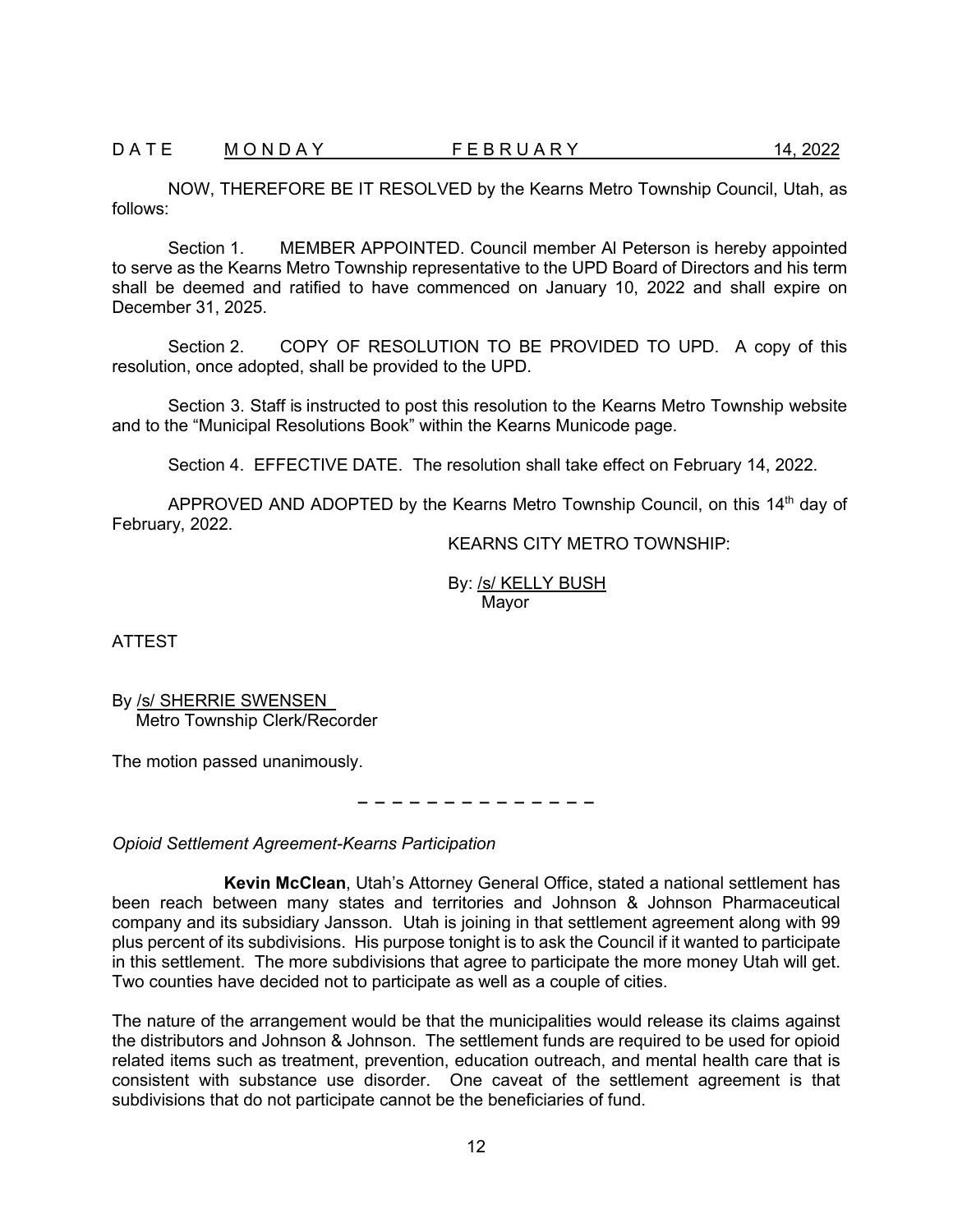The current agreement between the legislature and the subdivisions that are participating is the subdivisions will get 50 percent of the funds and the state will take 50 percent. A lot of the funds the State gets would go out to regional health districts.

**Mayor Bush** asked if this would be handled similar to the beer tax funds.

**Mr. Mclean** stated he was not familiar with the beer tax, but at the state level there is a task force that has been assembled to identify priorities for spending.

Council Member Schaeffer, seconded by Council Member Snow, moved to participate in this settlement agreement. The motion passed unanimously.

− − − − − − − − − − − − − −

*Legislative Update*

**Nathan Bracken**, Legal Counsel, Kearns Metro Township, reviewed the following

bills:

- HB 181 Railroad Crossing Maintenance Amendments

This bill would make it illegal for the railroad company to charge an upfront fee to discuss any type of road crossing with them. It also includes language that would require the railroad company to respond within 120 days to any requests. Additional language requires the railroad company to entered into an agreement within a reasonable time if it satisfies everyone's needs. This bill passed the House yesterday.

- SB 137 Property Decontamination Amendments

This bill gives municipalities clearer authority to abate meth homes after it is contaminated and the normal notice process has been followed. The bill has a fair amount of support. However, the apartment association wants to make sure that properties owners have the chance to clean up their property before it is abated. This provision was added given property owners 180 days to clean up their home.

HB 303 Downzoning Notice Amendments

This bill could impose difficult requirements on municipalities by requiring a municipal to mail notices to any property owner that might be affected by a change in the land use ordinance. This would require Kearns Metro Township to notice every property owner in Kearns anytime a code amendment is proposed that affects land use. It would be massively expensive. The League of Cities and Towns opposes this bill.

- HB 151 Retail Facility Incentive Payments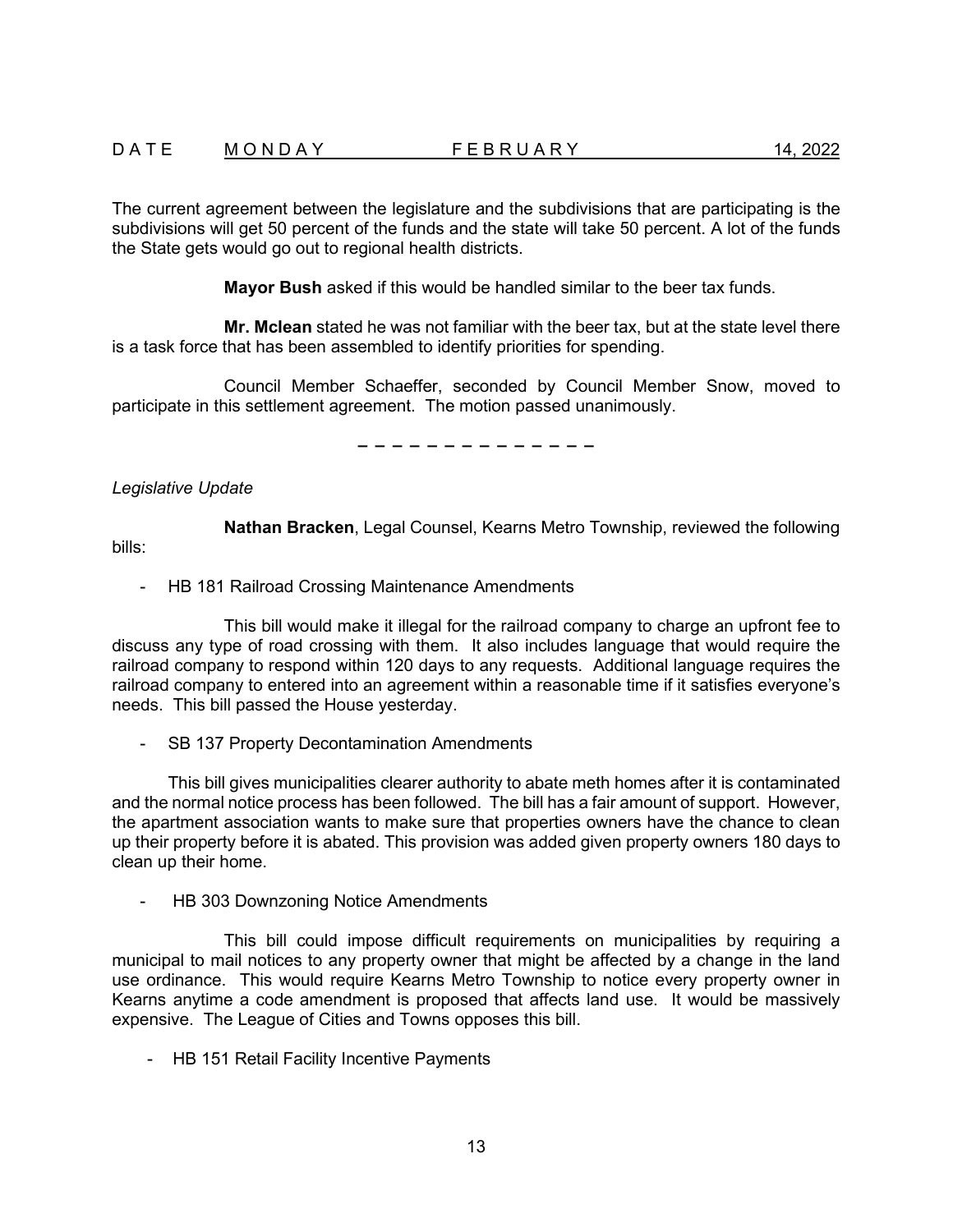### D A T E M O N D A Y T F E B R U A R Y A T 14, 2022

- HB 85 Eminent Domain Amendments

This bill would prohibit municipalities from using eminent domain to condemn property for parks.

- SB 110 Water as part of General Plan

This bill would require municipalities to have a water element in its general plan. This is already something that Kearns is discussing.

### ♦♦♦ ♦♦♦ ♦♦♦ ♦♦♦ ♦♦♦

Stakeholders Updates

# *Unified Police Department*

**Chief Levi Hughes**, Unified Police Department, updated the Council on the following:

- Officer of the month for January works as a Resource Officer at Kearns Middle School.
- An additional Resource Officer was hired to work at Kearns High School.
- UPD will hold its academy in combination with Magna. It will be held for a shorter time.
- Presented a map showing areas of recent crime.
- Presented the stats for January.

− − − − − − − − − − − − − −

*Unified Fire Authority (UFA)*

**Chief Wade Russell** stated the UFA budget process has started and each division is working on its individual budgets to be included in the overall budget. The UFA Board will review the budget on May 17, 2022, and adopted on June 21, 2022. Recruitment for a new UFA Fire Chief continues with three candidates being selected. Each UFA employee has the opportunity to comment and review the candidates. On March 9 and 10, 2022, the candidates will be interviewed, and the Board will discuss the candidates at the March 15, 2022, meeting. Chief Dan Peterson's last day will be April 1, 2022, and the Change in Command ceremony will be on April 2, 2022. Mike Swensen at station 109, is working his last shift tonight and will be transferred to Millcreek. He reviewed calls for service, stating that there were 212 responses last month, and approximately 633 responses for last quarter. The four-year average is on par with no huge increases or decreases.

− − − − − − − − − − − − − −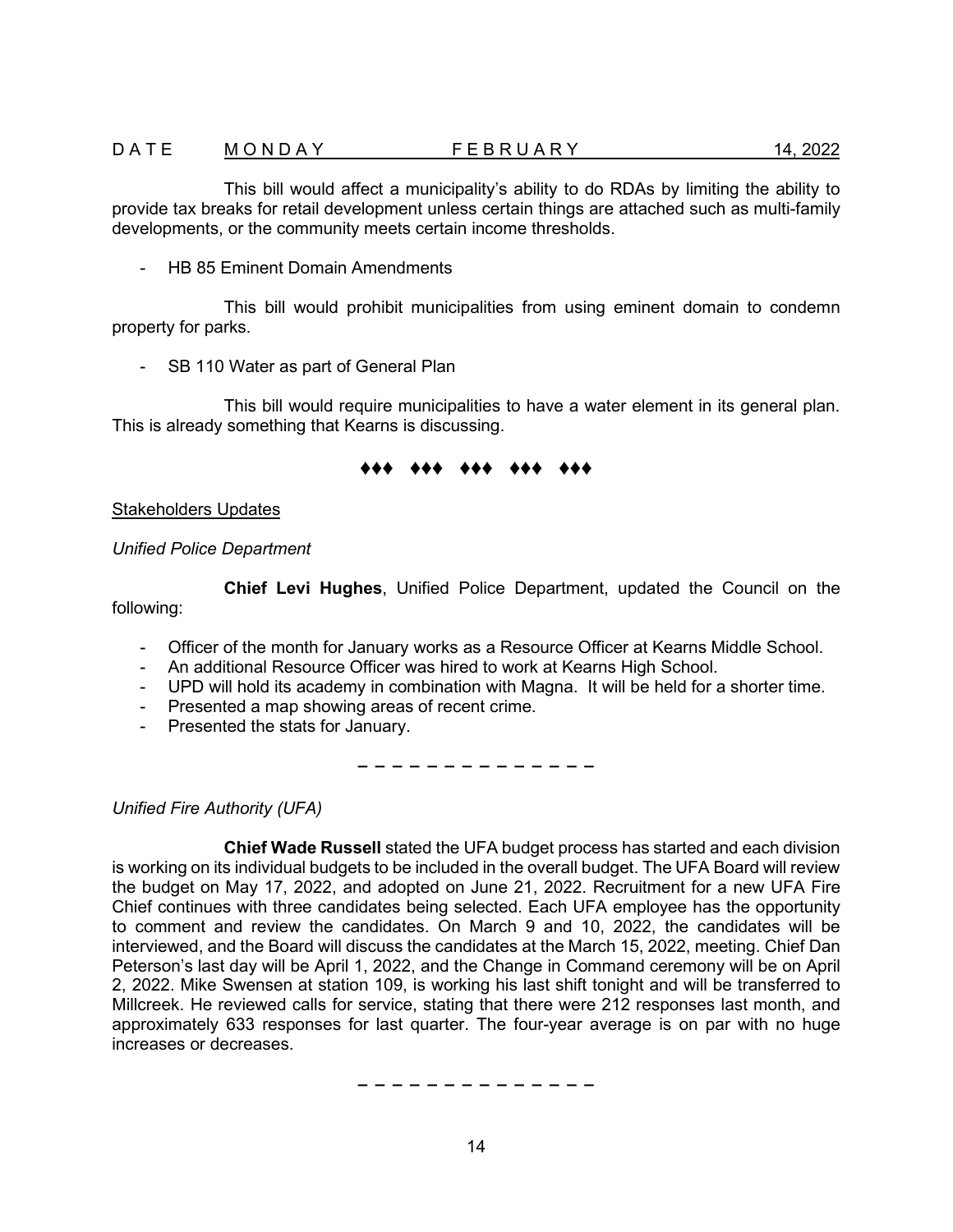### *Wasatch Front Waste and Recycling District (WFWRD)*

**Renee Plant**, Administrative Manager, Wasatch Front Waste and Recycling District, updated the Council on the following:

- Weekly green waste and collection program will resume on March 14, 2022. There are 388 Kearns residents that have signed up for this program.
- Customer satisfaction survey is done. District wide the satisfaction rate was 94 percent. Residents in Kearns showed a 92 percent satisfaction rate.
- Perfect time to trim trees. The minimum height requirement over any street pavement is 13.5 feet above the pavement.
- On Tuesday, February 8, 2022, the Salt Lake County Council set a public hearing for Tuesday, March 22, 2022, to receive public comments on the reorganization of the Wasatch Front Waste and Recycling District from a service district to a local district.

− − − − − − − − − − − − − −

*Kearns Water Improvement District*

**Greg Anderson**, Kearns Water Improvement District, updated the Council on the

following:

- The Board of Trustee is extending an invitation to the Council and Mayor to participate in a tour on March 8, 2022, at 5:00 PM on the new station.
- Working on water bills at the State Legislature.
- Water outlook is not looking good, there maybe some restrictions of water usage this summer.

− − − − − − − − − − − − − −

*Evidence to Success*

**Josh Nielsen**, Evidence to Success, stated on Tuesday, February 22, 2022, the fourth Parents Empower event will be held. All Council Members and the Mayor are invited to attend.

#### ♦♦♦ ♦♦♦ ♦♦♦ ♦♦♦ ♦♦♦

Other Business

#### *Approval of Minutes*

Council Member Schaeffer, seconded by Council Member Snow, moved to approve the minutes of the Kearns Metro Township Council meetings held on November 22, 2021, and January 10, 2022. The motion passed unanimously.